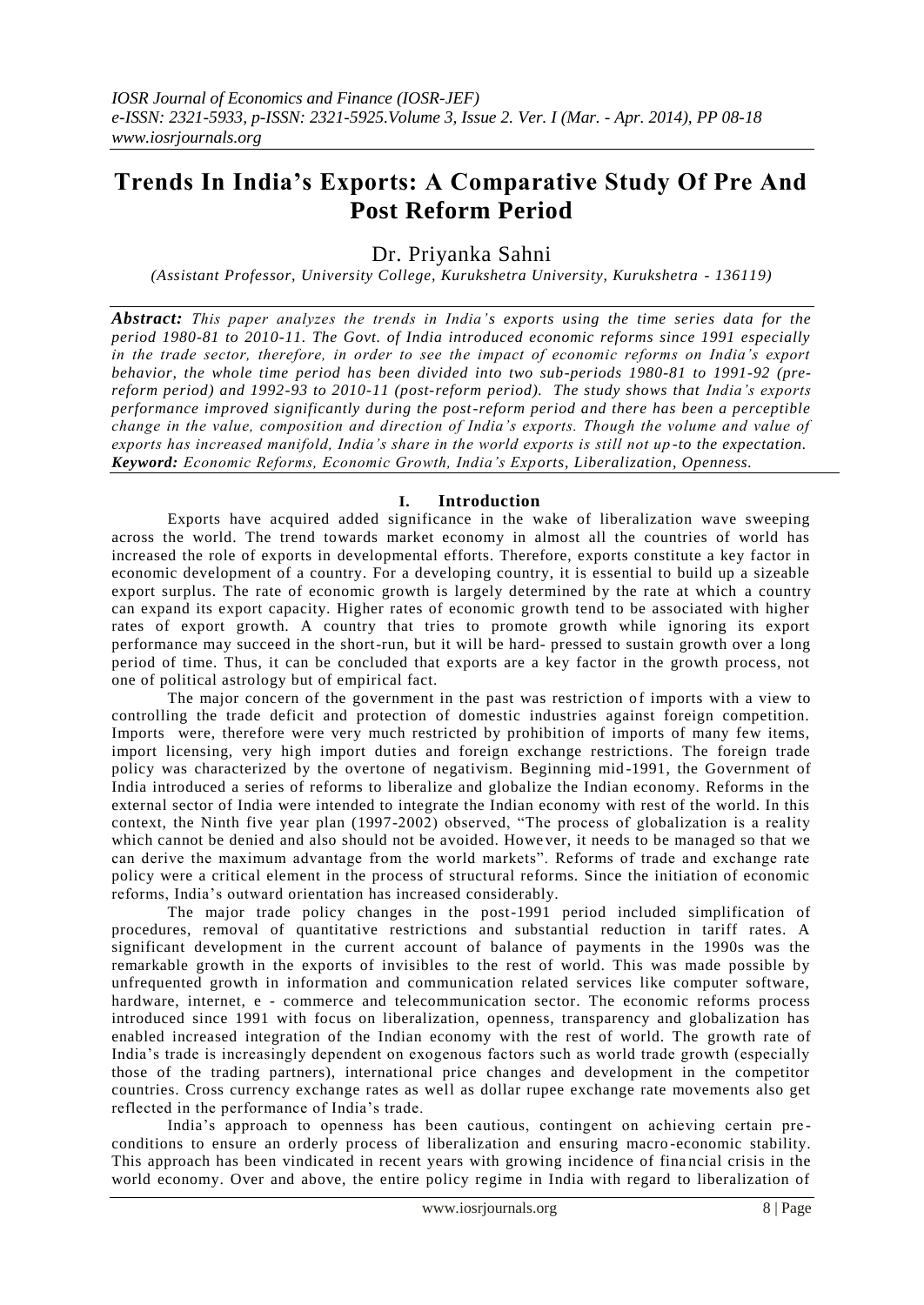external sector has witnessed perceptible change in the post-reform period.

# **OBJECTIVES AND METHODOLOGY OF THE STUDY:**

The main objective of the present study is to make a comprehensive analysis of India"s exports growth in the pre (1980-81 to 1991-92) and post-reform period (1992-93 to 2010-11). The sub-objectives are as follows:-

- **1.** To examine the trends in India"s exports in terms of value, volume and price indices.
- **2.** To examine the structural changes in composition of India"s exports.
- **3.** To examine the structural changes in Direction of India"s exports.
- **4.** To analyze the magnitude of changes that has taken place with respect to share of India"s exports in world exports.

To see the changes in India"s exports regarding value, composition and direction regarding pre-reform period and post-reform period we have calculated the compound growth rate. In order to calculate the growth rate the following regression equation has been used:- $Y_t = Y_0 (1 + r)^t$  **(1)**

Where**,**

 $Y_0$  = the beginning value of Y

 $Y_t = Y$ 's value at time t  $r =$  the compound rate of growth of Y

Taking the natural log of above equation (1) on both sides we obtain:-

 $\ln Y_t = \ln Y_0 + t \ln (1 + r)$  (2)

**Let,** bo = In  $Y_0$ 

 $b_1 = \text{In} (1+r)$ 

Therefore, the equation (2) can be written as:-

 $\ln Y_t = b0 + b_1 t$  (3)

Now, If we add the error term Uto above equation, we obtain:-

**In Y<sub>t</sub> = bo + b<sub>1</sub> t** + **U**<br>b<sub>1</sub> = In (1+ r) We Know that, **Therefore,** Antilog  $(b_1) = (1+r)$  $r = (Antilog b<sub>1</sub> - 1)$ 

And since r is the compound rate of growth, once we have obtained  $b_1$  (the slope coefficient) we can easily estimate the compound rate of growth of Y by using the following formula:-

### **Compound Rate of Growth =**  $(Antilog b_1 - 1)$ **. 100**

The present paper has been divided into five sections. Section-I is devoted to survey of literature. Section-II examines the trends in India"s exports performance at aggregate level for the period 1980-81 to 2010-11. In section-III an attempt has been made to study the exports composition pattern. Section-IV analyses the direction of India"s exports. The main conclusions and policy implications emerging out of the study are presented in section -V.

# **II. Survey Of Literature**

The literature on role of exports as one of the deterministic factors of economic growth is a very old concept. Adam Smith and David Ricardo argued in favor of international trade as an engine of economic growth. Export sector is considered as a catalyst agent for sustaining and accelerating process of economic growth (Aggarwal, 1982). Countries devote home resources to exports beca use they can obtain more goods and services by international exchange than they would from the same resources devoted to direct home production. Depending upon marginal propensity to consume and propensity to import, exports have multiplier effect on Gross National Income (Bannock et al., 1992). Exports, by fostering specialization help to benefit from comparative advantage; utilizing the full capacity of plant size where domestic demand is less than full capacity production; getting benefit of greater economies of scale due to large market; expanding aggregate demand; increasing the rate of investment and technological changes; enabling import of essential raw materials and capital goods, result industrialization and thus rapid economic growth in developing economies (Chennery, 1979; Kavoussi, 1984; Ram, 1987; and Moon, 1998). Trade reforms formed an integral part of the overall structural reform process (RBI, 2001-02). The multilateral aspect of India"s trade policy refers to India"s commitments to the World Trade Organization (WTO) with regard to trade in goods and services, Trade Related Investment Measures (TRIMs), Trade Related Intellectual Property Rights (TRIPs). This open trade regime has been viewed as the least vulnerable form of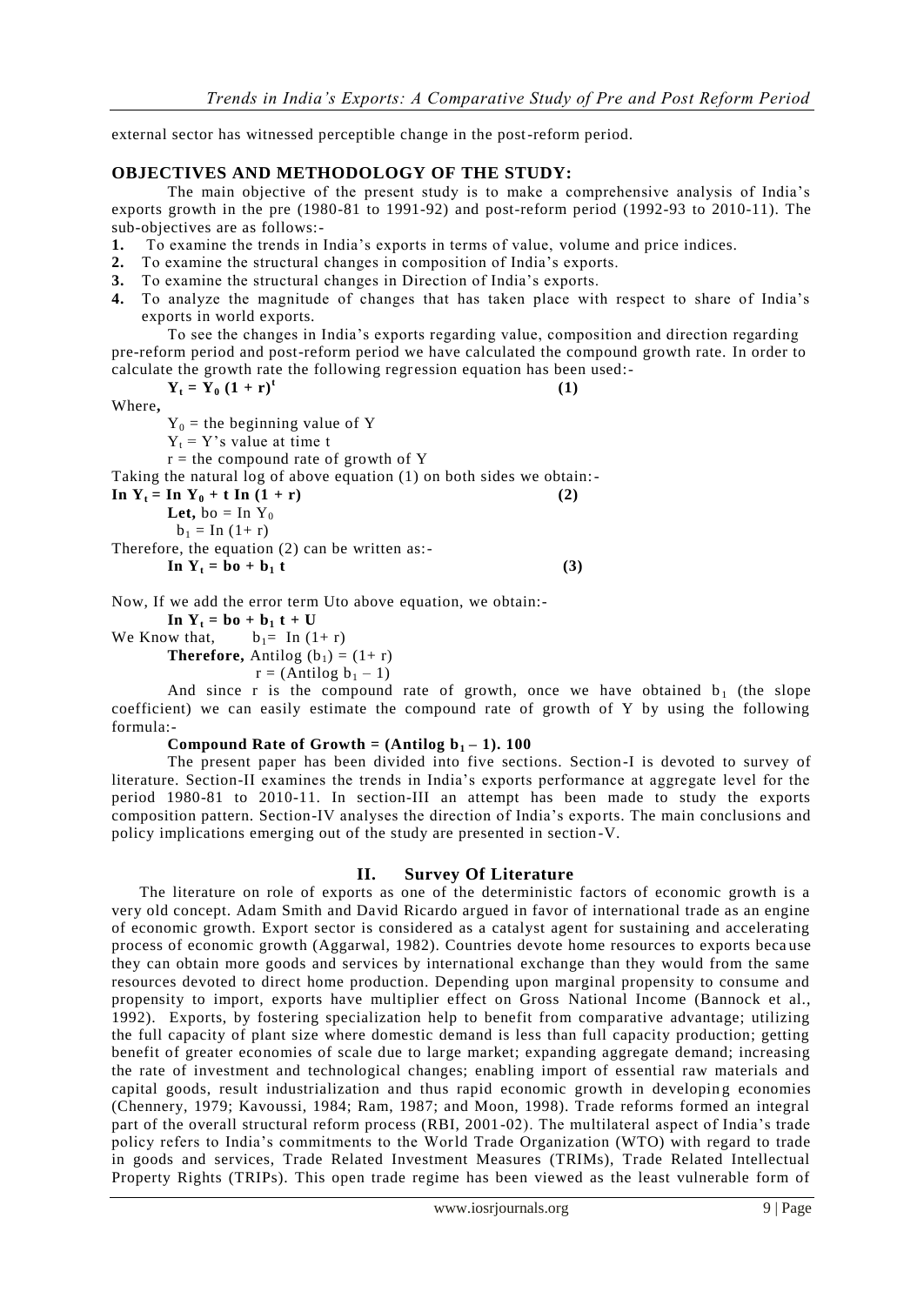globalization with enormous opportunities for higher growth emanating from higher exports (Krueger, 1998). Exports, being a major part of India's foreign trade, have assumed a place of paramount importance and play a significant role in economic development process through generating investible surplus and financing imports by earning foreign exchange (Kaur, 1993). Declining from respectable share of 2.00 per cent to 0.50 per cent during 1950 -60, and hovering around 0.50 per cent during 1960-90, India"s share in world merchandise export has increased from 0.56 per cent in 1991-92 to 1.0 per cent in 2005-06 and 1.6 percent in 2010-11. Trade policy reforms in recent past with their focus on liberalization, openness, transparency and globalization as well as creation of WTO have provided an export friendly environment with simplified procedure for trade facilitation (Economic Survey, 2007-08).

# **III. Trends In India's Exports**

The progress of Indian economy in terms of exporting goods has been remarkable since the mid 1990s, especially compared with India"s position in the early 1990s, with the outbreak of hostilities in the Persian Gulf in 1990 and the consequent spiraling of oil prices, there was tremendous pressure on India"s foreign exchange reserves, aggravating on already weak bal ance of payments situation. Following this, the country plunged into deep economic crisis. The rate of inflation rose to a level much higher than what India had witnessed six months earlier. Foreign exchange reserves declined to a level covering only three weeks of imports. To compensate for this decline, India entered into a stand-by arrangement, together with a supplementary loan with International Monetary Fund (IMF). Following the IMF conditionality"s, various reform measures were undertaken to raise the growth rate in a sustained way.

Reforms in domestic economy have been able to reduce excessive Government control of decision making. In the manufacturing sector, most of the reforms were incorporated into the industrial licensing policy of 1991, implemented subsequently through a series of Government notifications. It was only from 1991 that exports were being seen as an integral part of industrial and development policy. The policy, thereafter emphasized technological up -gradation, increase in size of plants, freer imports and domestic and international competition for the entire industrial sector as pre-requisite for export promotion. All these steps have helped the business environment immensely and propelled growth in India"s exports. In this section, we have computed the growth rate of India"s exports in terms of value, volume and unit value indices pre and post economic reforms period. **TABL: 1.1**

| GROWTH RATE OF INDIA'S EXPORTS PRE AND POST ECONOMIC REFORMS PERIOD |                                             |                        |
|---------------------------------------------------------------------|---------------------------------------------|------------------------|
|                                                                     | COMPOUND GROWTH RATE   COMPOUND GROWTH RATE |                        |
| <b>VARIABLE</b>                                                     | <b>FOR PRE-REFORM PERIOD</b>                | <b>FOR POST-REFORM</b> |

**(1980-81 TO 1991-92)**

| India's Exports                       | 7.9%  | 14.8% |
|---------------------------------------|-------|-------|
| India's Volume indices of Exports     | 6.1%  | 11.1% |
| India's Unit Value Indices of Exports | 10.6% | 5.5%  |

**Source:- Handbook of statistics on Indian Economy (various issues) & Author's calculation** 

The above table  $(1.1)$  shows that Compound growth rate of India's exports is found to be 7.9 percent during the pre-reform period but it is found to be almost double (14.8 percent) during the post-reform period. This implies that India"s exports exhibited a sharp turnaround during the post-reform period. Buoyancy in world demand, revival of world trade reflecting East Asian recovery, bottoming out of some global commodity prices, coupled with trade policy initiatives taken by the Government, inter alia, contributed to this export increase. A stable domestic macroeconomic environment including low inflation and a relatively stable exchange rate in real effective terms, may have also contributed to this turnaround in exports. The compound growth rate of volume indices of India"s exports is found to be 6.18 percent during the pre -reform period but it is found to be almost double i.e. 11.18 percent during the post-reform period. It implies that the volume indices of exports have registered an upward trend during the post-reform period mainly because of the following facts:- Recovery in international commodity prices, movements in cross currency exchange rates, a faster repatriation of exports proceeds, various policy initiatives for export promotion and market diversification contributed to upsurge in export volume in post reform period. But the Unit value indices of India's exports registered a sharp downward trend during postreform period mainly due to resurgence in international crude oil prices.This further implies that competitiveness of Indian industry has increased in post-reform period**.**

**PERIOD (1992-93 TO 2010-11)**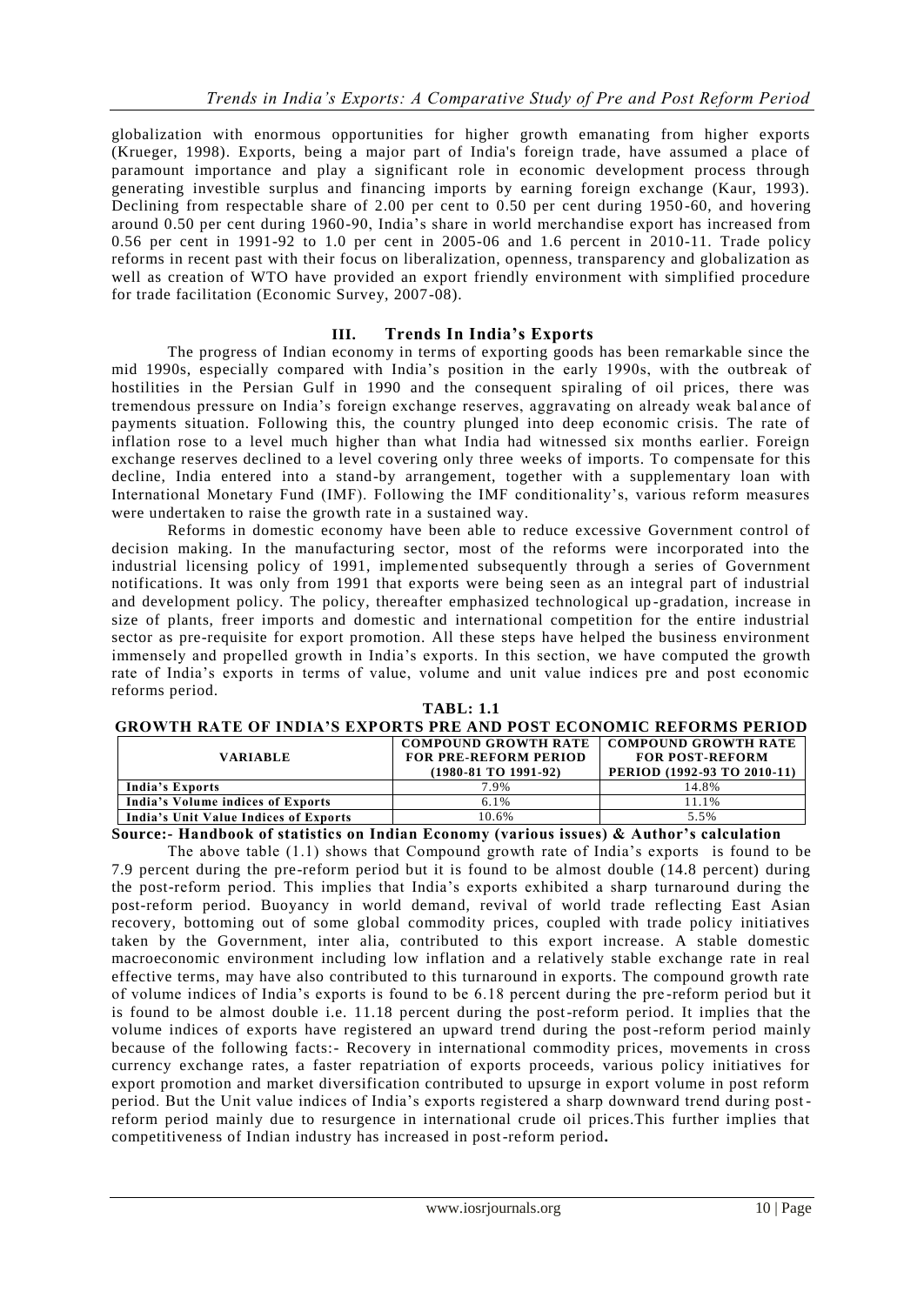# **INDIA'S SHARE IN WORLD EXPORTS VIS- A- VIS INTERNATIONAL COMPARISON**

The Annexure (1)  $\&$  Fig (1) shows that India's share in world merchandise exports has increased from 0.4 percent in 1980 to 1.7 percent in 2011. India"s share in world merchandise exports has started rising since 2007 albeit a very slow 0.1 percentage point so as to reach 1.21 percent in 2008 and 1.25 percent in 2009. This was mainly due to the relatively slow rise or greater fall in world export growth than India"s. Recently, announced Foreign Trade Policy also set the long-term policy, objective to double India's exports share in global exports by 2020. The annexure further shows that India's share in the total world exports is not so good as compared to china which is the outcome of the lack of competitiveness of Indian goods in the international market. The increase in China"s share of world exports between 2000 and 2008 at 5.1 percentage points is slightly less than one half of the total increase in the share of developing cou ntries over this period. Hong Kong, South Korea and Singapore, with higher values of exports than India in absolute terms also registered high share in world exports as compared to India.

**FIG:-1 INDIA'S PERCENTAGE SHARE IN WORLD EXPORTS VIS-À-VIS OTHER COUNTRIES (1980-2011)**



# **IV. Composition of India's Exports**

The changing structure of India"s exports throws some interesting light on both the demand pattern and supply factors that are increasingly influencing India"s exports and the manner in which its production structures, institutions, and policies are responding to it. Regarding changes in the composition of exports since 1980s, it may be observed that the share of agriculture and allied products has been declining while that of ores and minerals has remained more or less steady. Share of manufactured goods has increased generally. Although the opening up of the Indian economy since the early 1990s provided impetus for higher growth for most of the commodities, some products gained more than the others. India"s merchandise exports are predominated by the manufacturing sector which accounted for more than three - fourth of its total exports during postreform period.

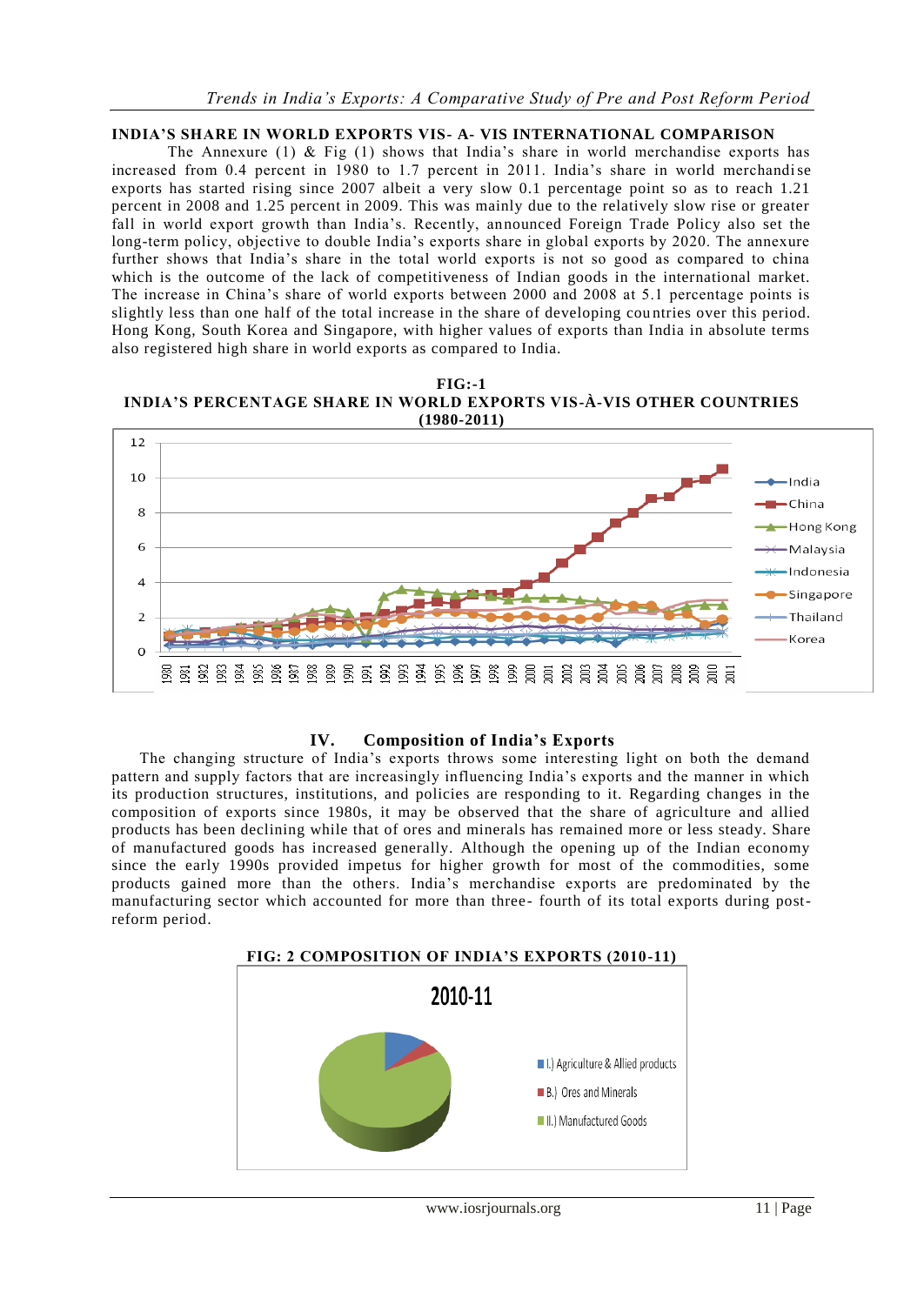# **I.) AGRICULTURE AND ALLIED PRODUCTS:-**

Agricultural products like tea, coffee, rice, tobacco and spices are important items of India"s exports and hence foreign exchange earnings. Agriculture is also the source of raw material for agro-based industries including textiles, jute, sugar, paper and processed foodstuffs. Moreover, agricultural sector provides market for capital goods inputs and light consumer goods. The growth rate of India"s exports of agriculture and allied products pre and post economic reforms period has been presented in the following table (1.2):-

#### **TABLE: - 1.2**

#### **GROWTH RATE OF INDIA'S EXPORTS OF AGRICULTURE AND ALLIED PRODUCTS PRE AND POST ECONOMIC REFORMS PERIOD**

| <b>COMMODITY</b>                  | <b>COMPOUND GROWTH RATE</b><br><b>FOR PRE-REFORM PERIOD</b><br>(1980-81 TO 1991-92) | <b>COMPOUND GROWTH RATE</b><br><b>FOR POST-REFORM PERIOD</b><br>$(1992-93)$ TO 2010-11) |  |  |  |  |  |  |  |  |  |  |
|-----------------------------------|-------------------------------------------------------------------------------------|-----------------------------------------------------------------------------------------|--|--|--|--|--|--|--|--|--|--|
| I.) Agriculture & Allied products |                                                                                     | 9.7                                                                                     |  |  |  |  |  |  |  |  |  |  |
| Tea                               | 0.8                                                                                 | 3.0                                                                                     |  |  |  |  |  |  |  |  |  |  |
| Coffee                            | $-2.5$                                                                              | 3.1                                                                                     |  |  |  |  |  |  |  |  |  |  |
| Rice                              | $-0.4$                                                                              | 10.0                                                                                    |  |  |  |  |  |  |  |  |  |  |
| Tobacco<br>4.                     | $-4.4$                                                                              | 10.6                                                                                    |  |  |  |  |  |  |  |  |  |  |
| <b>Marine Products</b>            |                                                                                     | 5.4                                                                                     |  |  |  |  |  |  |  |  |  |  |
| Ores & Minerals<br>II.            | 2.2                                                                                 | 175                                                                                     |  |  |  |  |  |  |  |  |  |  |

**Source:- Handbook of statistics on Indian Economy (various issues) & Author's calculation** 

The above table (1.2) reveals that The compound growth rate of India"s exports of agriculture and allied products is found to be only 1.9 percent during the pre -reform period but it is found to be higher i.e. 9.7 percent during the post-reform period. It implies that the exports of agriculture and allied products has been rising during post reform period due to the factors such as:-Adoption of a National Agricultural policy (NAP) by the Government of India, Establishment of Agriculture Export Zones (AEZs), VisheshKrishi and Gram UdyogYojna (VKGUY) and Opening of Agriculture under W.T.O.

### **1. TEA:**

Tea has been the most important traditional commodity in our exports. The Indian tea industry is a profile source of foreign exchange for the central and state Governments. India has the largest average as well as the highest production of tea in the world. It even occupied first position in our export items in the few years of sixties. The compound growth rate of India"s exports of tea is found to be only 0.8 percent during pre -reform period which indicates very poor performance of tea exports due to the factors such as:- Increase in domestic demand for tea faster than expansion in its production, Rise in price of tea in domestic market vis-à-vis international prices, Competition from East Africa, China, Lanka and Bangladesh, Low yield rate, Increase in cost of production, Heavy fiscal burden and Progressive tax policy of Government. But the C.G.R is found to be 3.0 percent during post-reform period which is greater as compared to pre-reform period. It implies a rise in exports of tea during post reform period because of factors such as: Improvement in the production of North Indian tea, Firming up of tea price in the world market, Rise in unit value realization and Failure of Kenya"s tea crop.

# **2. COFFEE:-**

Coffee is another important traditional commodity in India"s export basket. The C.G.R of India"s exports of coffee is found to be negative during the pre -reform period. It implies very poor performance of coffee exports due to fall in exports of coffee to USA and EEC. But the exports of coffee have shown some improvement during post-reform period as C.G.R is found to be positive. This rise in exports of coffee may be attributed to the factors such as: Failure of Brazilian coffee crop, Increase in India"s competitiveness in coffee.

### **3. RICE:-**

The C.G.R of India"s exports of rice is found to be negative during pre -reform period. The fall in export volume, in face of the buoyant market conditions is due to decline in domestic availability following the drought conditions and because of ban placed on exports of non -basmati rice to augment domestic supply. But during the post-reform period exports of rice has shown a remarkable growth as C.G.R is found to be 10.08 percent. The adjustments in the exchange rate of rupee, attractive premium on exim-scrip and inclusion of exports of certain varieties of rice in the open general license made the exports of rice competitive. Bulk of these exports found their ways to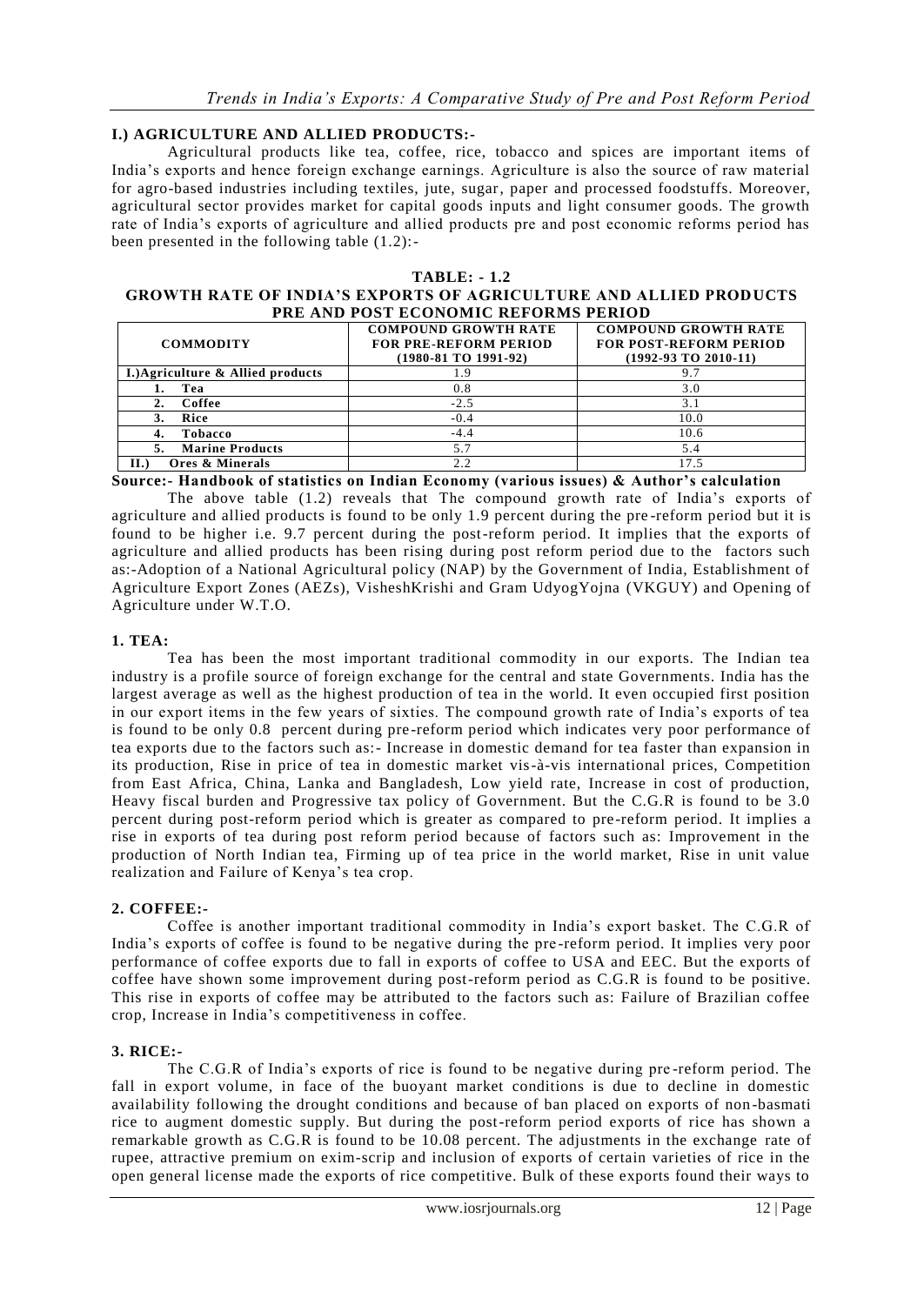the gulf region and the USA. Further, recovery in agriculture also facilitated an increase in rice exports during post-reform period.

### 4. **TOBACCO:-**

Tobacco has been yet another highly playing traditional exportable item and its relative share in the country's exports, like that of other traditional exportable has been marginal and has moved in a narrow direction in eighties. India"s exports of tobacco experienced a negative growth rate during pre-reform period mainly due to the reasons such as:- Anti-smoking drive, Increased competition from other tobacco producing countries, Higher price as compared to Brazil and South Korea, Decline in exports to China and USSR, Drought conditions prevailing in the country, Stagnant yield and Use of traditional methods of cultivation, Pressure for internal consumptio n, Failure to produce quality tobacco and Increase in the cost of production. But the exports of tobacco have shown a rapid growth during post-reform period as the C.G.R is found to be 10.6 percent. This is mainly due to higher unit value realization. Furthermore, the rapid growth of exports of tobacco during post- reform period is a welcome development in view of the value -added being generated within the country.

### **5. MARINE PRODUCTS:-**

The C.G.R of exports of marine products is found to be 5.76 percent during pre-reform period and 5.44 percent during post-reform period. Improved catch position because of the operation of chartered vessels, coupled with better infrastructural facilities like cold storage, transport, etc. and quality control gave apparently a boost to these exports.

### **II) Ores and Minerals:-**

The C.G.R of exports of ores and minerals is found to be only 2.22 percent during pre -reform period due to the cyclone in Andhra Pradesh. But during the post-reform period C.G.R is found to be very high i.e. 17.59 percent. The surge in exports of ores and minerals is contributed mainly by expansion in exports of iron ore (which more than doubled) during post-reform period.

### **III) MANUFACTURED GOODS:-**

This a major commodity group exported by India, whose share in the total exports of our country has consistently grown. The growth rate of India"s exports of manufactured goods pre and post economic reforms period has been presented in the following table (1.3):-

#### **TABLE: 1.3 GROWTH RATE OF INDIA'S EXPORTS OF MANUFACTURED GOODS PRE AND POST ECONOMIC REFORMS PERIOD**

| 800.000010 1081 01000 1 BM 0 B |                                 |                               |  |  |  |  |  |  |  |  |  |  |
|--------------------------------|---------------------------------|-------------------------------|--|--|--|--|--|--|--|--|--|--|
| <b>COMMODITY</b>               | <b>COMPOUND GROWTH RATE</b>     | <b>COMPOUND GROWTH RATE</b>   |  |  |  |  |  |  |  |  |  |  |
|                                | <b>FOR PRE-REFORM PERIOD</b>    | <b>FOR POST-REFORM PERIOD</b> |  |  |  |  |  |  |  |  |  |  |
|                                | $(1980-81 \text{ TO } 1991-92)$ | $(1992-93)$ TO 2010-11)       |  |  |  |  |  |  |  |  |  |  |
| <b>III. Manufactured Goods</b> | 12.3                            | 13.6                          |  |  |  |  |  |  |  |  |  |  |
| 1. Leather & Manufactures      | 14.2                            | 6.0                           |  |  |  |  |  |  |  |  |  |  |
| 2. Engineering Goods           | 9.4                             | 19.6                          |  |  |  |  |  |  |  |  |  |  |
| 3.Gems & Jewellery             | 15.4                            | 13.8                          |  |  |  |  |  |  |  |  |  |  |
| 4. Chemical & Related products | 20.5                            | 16.0                          |  |  |  |  |  |  |  |  |  |  |
| <b>5. Petroleum Products</b>   | 24.6                            | 37.7                          |  |  |  |  |  |  |  |  |  |  |

**Source:- Handbook of statistics on Indian Economy (various issues) & Author's calculation** 

The above table (1.3) shows that Compound Growth Rate of India's exports of Manufactured goods is found to be 12.3 percent during pre -reform period but it improved slightly i.e. 13.6 percent in post-reform period which implies that the exports of manufactured goods have shown an improved performance in post-reform period. However, the consistent rise in the share of this commodity group can be attributed to many commodities, whose exports have shown a remarkable increase. Category wise export performance of manufactured goods is as follows:-

# **1. LEATHER AND MANUFACTURES:-**

The Leather industry occupies a very vital place in Indian economy by virtue of its wide spread, sizeable employment and exports potential. Leather is an export worthy product and unlike gems and jewellery; it has very little import content. The C.G.R of India"s exports of leather and manufactures is found to be 14.2 percent during pre-reform period. But the exports of leather and manufactures declined sharply during post-reform period as C.G.R is found to be only 6.0 percent due to the factors such as: Demand contraction in developed countries resulting from global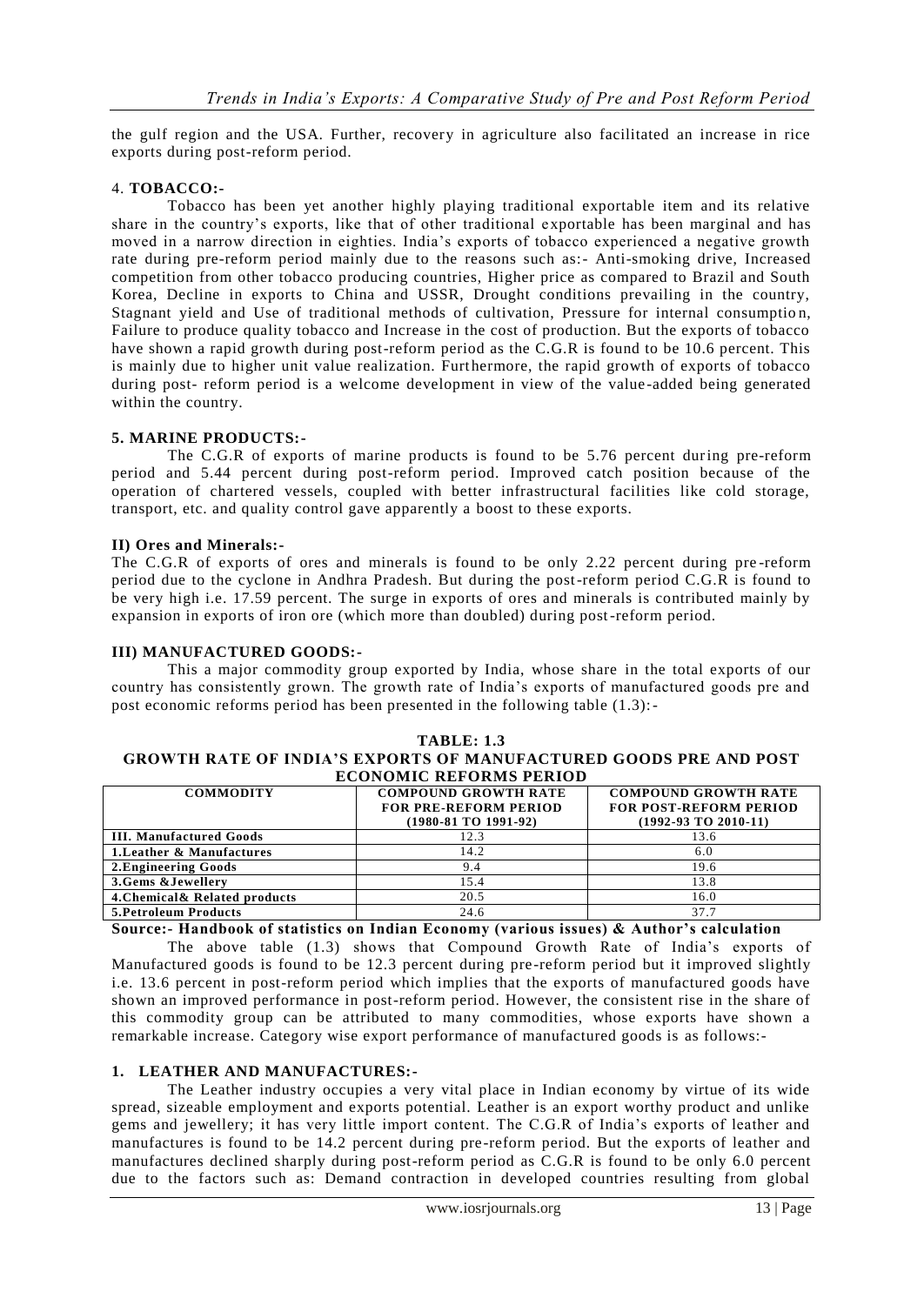recession, Sharp drop in exports of finished leather and footwear components mainly due to the break- up of former USSR, Depressed market conditions for leather in European union countries and delay in clearance of imported consignment etc. In view of competition from developed countries, the Government has set up an inter-ministerial committee to provide a single window clearance to enable leather exports to meet their requirements of imported raw materials, machinery etc. on a priority basis. The export base of this item has been strengthened by the change in the composition of exports wherein there has been an increase in the share of finished products and items with higher value additions. The leather exports promotion council has also taken steps to improve the skills of technical personnel and to promote the development, fabrication and distribution of improved tools for tanning etc.

### **2. ENGINEERING GOODS:-**

The C.G.R of exports of engineering goods is found to be 9.4 percent during pre -reform period but almost doubled during post-reform period as period as C.G.R is found to be 19.6 percent due to the factors such as: Rising demand from countries in East Asia and China, Growing industrial base of the country, Fixation of minimum value addition levels and Stream ling of procedures for ensuring optimal use of funds under IPRS i.e. International Price Reimbursement Scheme. Finally, the sharp rise in the engineering goods exports indicates that despite rising protectionism in the developed countries and strong competition in international market from the newly industrialized countries these items have achieved acceptable quality and quantity standards.

#### **3. GEMS AND JEWELLERY:**-

Gems and Jewellery comprising diamonds, gold jewellery, silver jewellery etc. constitute a growth potential export sector. The product group of gems and jewellery makes significant contribution to country's overall export earnings and remains in forefront of foreign exchange earners. The C.G.R of exports of Gems and Jewellery is found to be 15.4 percent during pre -reform period but during the post reform period, exports of gems and jewellery declined slightly due to non-availability of good quality rough gemstones, breaking of single channel supply and growing competition, Demand contraction in developed countries resulting from global recession etc.

### **4. CHEMICAL AND RELATED PRODUCTS:-**

The C.G.R of exports of Chemical and Related products is found to be 20.5 percent during pre-reform period which indicates the impressive performance of exports of Chemical and related products. But the exports of chemicals and related products declined slightly during post-reform period. This decline in exports of chemicals in post-reform period may be attributed to demand contraction in developed countries resulting from global recession.

#### **5. PETROLEUM PRODUCTS:-**

 The compound growth rate of India"s exports of petroleum products is found to be 24.6 percent during pre-reform period 37.7 percent during post-reform period. This implies that India"s exports of petroleum products have shown a remarkable performance in both the periods especially in post-reform period. Enhanced domestic refining capacity developed with a supportive tariff structure is mainly responsible for surge in exports of petroleum products in post-reform period.

### **V. Destination/Direction of India's Exports (1980-81 To 2010-11)**

Direction of foreign trade refers to the relative share of various countries or country group in our imports and exports. Not only the composition of India"s foreign trade has undergone substantial changes, there has also been marked change in the relative share of our exports and imports to various countries signifying the emerging new economic relationships. In the present section, we have discussed the direction of India"s exports. The growth rate of India"s exports to major regions/ countries has been shown in the following table (1.4):-

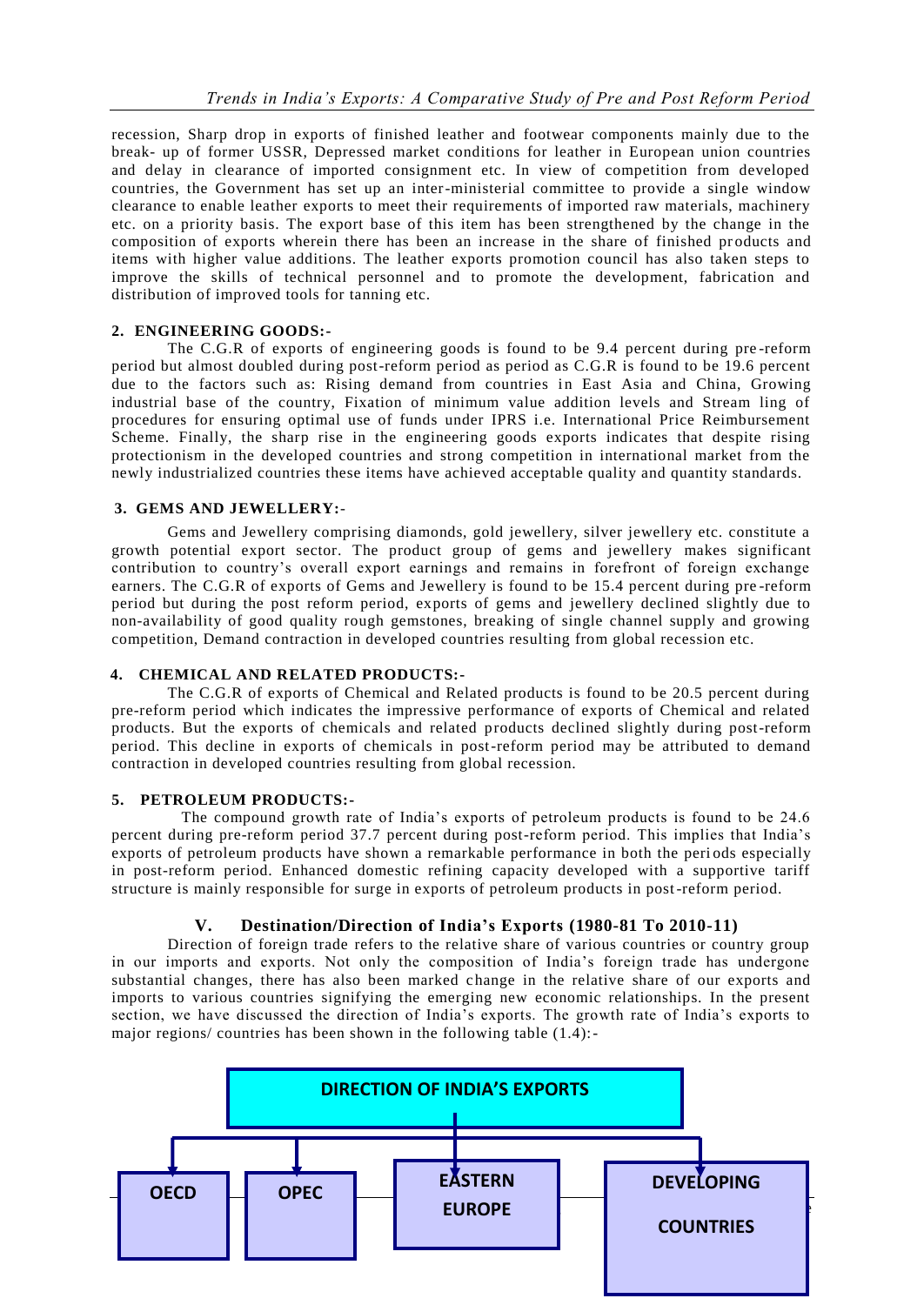#### **TABLE: 1.4 GROWTH RATE OF INDIA'S EXPORTS TO MAJOR REGIONS/COUNTRIES PRE AND POST ECONOMIC REFORMS PERIOD**

| TRE MID TOOT BOONOMIC REFORMO FERIOD          |                                                      |                                                       |  |  |  |  |  |  |  |  |  |
|-----------------------------------------------|------------------------------------------------------|-------------------------------------------------------|--|--|--|--|--|--|--|--|--|
| <b>COUNTRY</b>                                | <b>COMPOUND GROWTH</b><br><b>RATE FOR PRE-REFORM</b> | <b>COMPOUND GROWTH</b><br><b>RATE FOR POST-REFORM</b> |  |  |  |  |  |  |  |  |  |
|                                               | <b>PERIOD</b>                                        | PERIOD (1992-93 TO 2010-                              |  |  |  |  |  |  |  |  |  |
|                                               | $(1980-81)$ TO $1991-92)$                            | 11)                                                   |  |  |  |  |  |  |  |  |  |
| A. Organization for Economic Co-operation and | 11.1                                                 | 11.1                                                  |  |  |  |  |  |  |  |  |  |
| Development (OECD)                            |                                                      |                                                       |  |  |  |  |  |  |  |  |  |
| 1. European Union (EU)                        | 12.5                                                 | 12.4                                                  |  |  |  |  |  |  |  |  |  |
| 2. North America                              | 15.2                                                 | 11.1                                                  |  |  |  |  |  |  |  |  |  |
| 3. Asia and Oceania                           | 8.9                                                  | 6.1                                                   |  |  |  |  |  |  |  |  |  |
| 4. Other OECD Countries                       | 6.8                                                  | 11.1                                                  |  |  |  |  |  |  |  |  |  |
| <b>B. Organization of Petroleum Exporting</b> | 0.6                                                  | 20.5                                                  |  |  |  |  |  |  |  |  |  |
| <b>Countries (OPEC)</b>                       |                                                      |                                                       |  |  |  |  |  |  |  |  |  |
| C. Eastern Europe                             | 3.6                                                  | 5.0                                                   |  |  |  |  |  |  |  |  |  |
| <b>D. Developing Countries</b>                | 8.3                                                  | 18.2                                                  |  |  |  |  |  |  |  |  |  |
| 1. Asia                                       | 10.9                                                 | 17.8                                                  |  |  |  |  |  |  |  |  |  |
| 2. Africa                                     | $-2.1$                                               | 19.4                                                  |  |  |  |  |  |  |  |  |  |
| 3. Latin American countries                   | 21.1                                                 | 23.3                                                  |  |  |  |  |  |  |  |  |  |

**Source:- Handbook of statistics on Indian Economy (various issues) & Author's calculation** 

# **A. EXPORTS TO OECD COUNTRIES:-**

Twenty countries originally signed the convention on the Organization for Economic Cooperation and Development (OECD) on 14 December 1960. Since then the fourteen countries have become the members of organization. Today, our 34 member countries span the globe, from North and South America to Europe and Asia Pacific region. They include many of the world"s most advanced countries but also emerging countries like Mexico, Chile and Turkey. OECD region also work closely with emerging giants like China, India and Brazil and developing countries like Africa, Asia, Latin America and the Caribbean. In May 2007, OECD countries agreed to invite Chile, Estonia, Israel, Russia and Slovenia to open discussions for membership of the organization and offered enhanced engagement to Brazil, China, India, Indonesia and South Africa. The C.G.R of India"s exports to OECD is found to be 11.1 percent in pre -reform period as well as in post- reform period. This implies that India"s exports to OECD region have not shown an improved performance during post-reform period reflecting the general slowdown in demand in this region. The decline in exports may be on account of reduction in India"s exports to EU, North America and Asia and Oceania within the group. The C.G.R of India"s exports to EU is found to be 12.5 percent during pre-reform period but the exports to EU declined slightly during post-reform period mainly due to global factors such as the crisis in the euro-zone, sluggish demand in Western Europe and global crisis that began in Greece, quickly engulfed the entire euro region, reducing confidence in the European economy as a whole. The table (1.5) further shows that the C.G.R of India"s exports to North America is found to be 15.2 percent during pre-reform period. But our exports to North America have shown a declining growth rate in post-reform period on account of fall in exports to United States of America (U.S.A.). India"s exports to Asia and Oceania have also shown a sharp decline in post reform period mainly because of fall in exports to Japan within the region.

# **B. EXPORTS TO OPEC:-**

India had relatively old trade connections with Organization of Petroleum Exporting Countries. In the 1950s, it was India"s turn to be placed in a more advantageous position where it had more to offer to these countries than to buy them. The C.G.R of India's exports to OPEC is found to be only 0.6 percent during pre-reform period but it is found to be much greater (20.5 percent) during post-reform period. This implies that our trade with OPEC during post-reform era has improved substantially as its share in Indian exports has increased. Prevalence of high international crude oil prices and the consequent gains in terms of trade have increased the share of India"s exports with OPEC region.

# **C**. **EXPORTS TO EASTERN EUROPE:-**

The C.G.R of India's exports to Eastern Europe is found to be only 3.6 percent during prereform period but improved slightly during post-reform era and rose to 5 percent in post-reform period. This implies that India"s exports to Eastern Europe witnessed a turnaround, during post reform period mainly due to the new institutional arrangements set up to improve the bilateral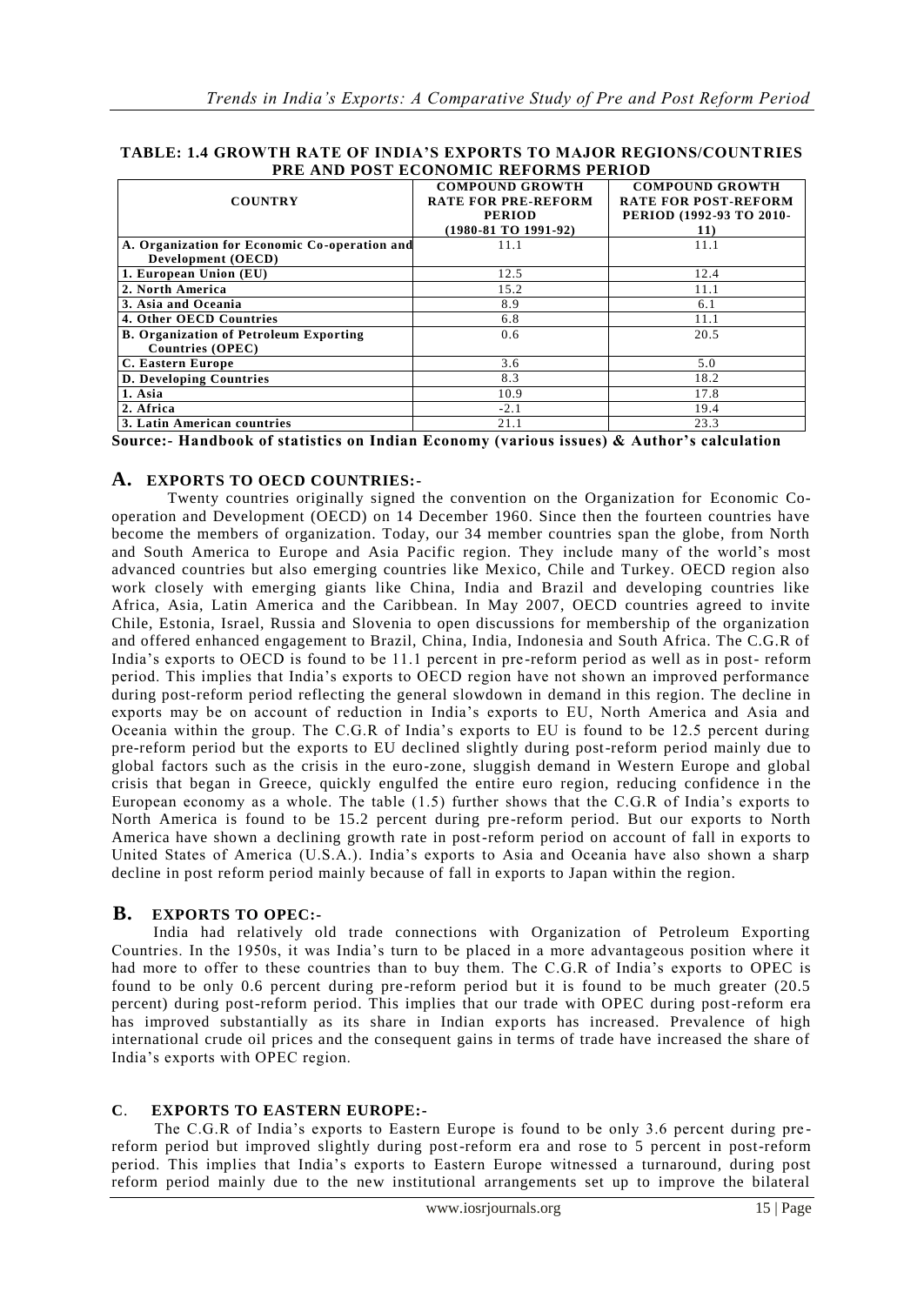economic relations. In addition, the sharp increase in exports to Eastern Europe was associated with the repayment of technical credits as trade agreements which govern trade with countries drew to a close.

# **D. EXPORTS TO DEVELOPING COUNTRIES:-**

The C.G.R of India's exports to developing countries is found to be 8.33 percent during prereform period. But exports to developing countries have shown a remarkable performance during post-reform period as C.G.R is found to be 18.29 percent. The rising share of developing countries in India"s export basket in post-reform period indicates a directional shift in exports from North to South. The increase in exports to developing countries during post-reform period is mainly contributed by higher exports to Asia, Africa and Latin American countries. The exports to Asia have shown a remarkable improvement during post-reform period as compared to pre-reform period mainly because of following factors:-

- **a.** The growing economic prosperity in South-East Asia.
- **b.** Greater trade co-operation among Asian countries particularly South Asian countries.
- **c.** Recovery from the crisis by East Asian countries.
- **d.** The series of FTAs/CECAs signed by India with countries from Asia Region.
- **e.** India"s "Look East Policy" and sustained efforts to develop strong relations with Asian countries.

The table (1.4) further reveals that the C.G.R of India"s exports to Africa is found to be negative during pre-reform period but exports to Africa have shown a remarkable improvement during post reform period as C.G.R is found to be 19.48 percent. The sharp rise in India"s exports to Africa during post-reform period may be due to the "Focus Africa" program me of Government. Table (1.4) further shows India"s exports to Latin American countries increased slightly during post-reform period. With a view to enhancing our exports to Latin America Region, the Government has initiated a process for expansion of India-Chile Preferential Trade Agreement (PTA) and India - MERCOSUR (trade bloc of Brazil, Argentina, Paraguay and Uruguay) trade Agreement. In addition to this, the "focus" program me launched by Government of India within a view to increase our trade with Latin America are in force for supporting and encouraging Indian exporters to explore new markets of this region.



# **VI. Conclusions & Policy Implications**

India"s exports performance improved significantly during the post-reform period and there has been a perceptible change in the value, composition and direction of India"s exports. Though the volume and value of exports has increased manifold, India's share in the world exports is still not up-to the expectation. The share of manufactured goods as well as the proportion of high value and differential products, petroleum products has increased in India"s export basket reflecting that Indian economy is being diversified and non-traditional items of exports are gaining importance. The most remarkable change in the direction of India"s exports during post-reform era has been the increasing share of developing countries, OPEC, Latin America, Africa and Asia. It is expected that exports would grow at an average of 25 percent over the next few years. India"s entry into new markets and robust performance in engineering goods, gems and jewellery and textile segments are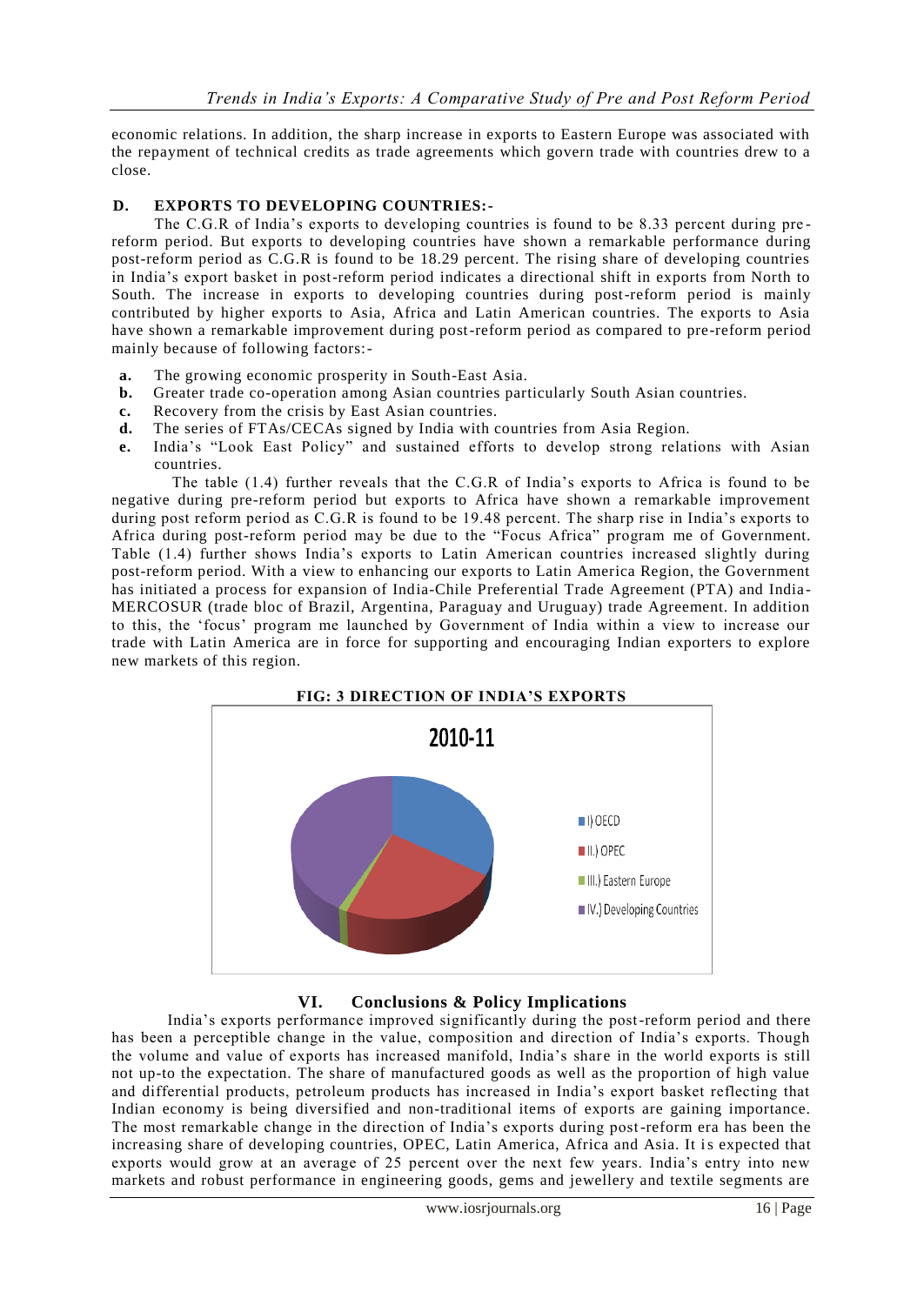the reason behind the growth spurt.

### **POLICY IMPLICATIONS:**

- The major policy implications emerging out of the present study are as follows:-
- **1.** For India to become a leading exporter in the world trade it will have to achieve at-least 2 percent share of world exports by the year 2020. Based on the past trends in world trade and new developments in global economic scenario envisaged over the next few years, aggregate world exports are likely to cross 25,000 billion dollars by 2020. India"s exports should, therefore, exceed 500 billion dollars to accomplish this vision. However, there seems to be a controversy between economists and policy- makers. For one group of economists this target might appear to be too ambitious to achieve and one might dismiss it as an exercise in wishful thinking. We feel that this target can be achieved provided global environment in external trade becomes favorable.
- **2.** Deepening of reforms into specific export sectors would stimulate India"s exports; result compositional and geographical diversification; help to remove supply bottlenecks operating in the economy and help in improving export competitiveness. More emphasis on rapidly increasing markets in the context of the behavior of price and income elasticity"s would positively affect the demand for export, and further would eliminate the negative market distribution and commodity composition effects.
- **3.** The Government should make special efforts to increase the High Technology exports Such as aerospace, computers-office machine, scientific instruments, electrical machinery, pharmacy etc. as India"s performance on high tech manufacturing trade front is not at par with other leading exporters of high technology products.
- **4.** India needs to reorient the pattern of its exports to switch to more skill-intensive and more knowledge-intensive goods and services of competitive international quality. Further, diversification of exports and the development of new export markets should be viewed as part of a wider effort to enlarge the country"s foreign trade and expand commercial and economic relations with other countries.

### **Bibliography**

- [1]. Aggarwal, M.R. (1982), Export Earning Instability and Economic Development in Less Developed Countries: A Statistical Verification, Indian Economic Journal, Vol. 29, No. 3, pp. 60 -70.
- [2]. Aksoy M.T and Tang H. (1992), "Imports, Exports and Industrial Performance in India: 1970 -88", Policy Research Working Paper No. 969, August, World Bank, 1-41.
- [3]. Anoruo Emanuel and Yusuf A. (2000), "Openness and Economic Growth: Evidence from Selected ASEAN Countries", Indian Economic Journal, Vol. 47 (3), pp.110 -117.
- [4]. Arize A. (1990), "An Econometric Investigation of Export Behavior in seven Asian Developing Countries", Applied Economics, Vol. 22 (7) pp. 891-904.
- [5]. Bannock, G., R.E. Baxter, and E. Davis (1992), The Penguin Dictionary of Economics, Penguin Book Ltd., London, England.
- [6]. Balaguer J. and Manuel Cantavella- Jorda (2002), "Structural Change in Exports and Economic Growth: Cointegration and Causality analysis for Spain", WP-EC 2000-2.
- [7]. Chennery, (1979); Chennery, H.B (1979), Structural Change and Development Policy, Oxford University Press, New York
- [8]. Chen Huan (2009), "A Literature Review on the Relationship between Foreign Trade and Economic Growth", International Journal of Economics and Finance, Vol. 1, No. 1.
- [9]. Kavoussi R.M. (1984), "Export Expansion and Economic Growth: Further Empirical Evidence", Journal of Development Economics, Vol. 14: 241-50.
- [10]. Kaur, N. (1993). India"s Exports: An Analysis of Instability and Performance, Ph.D. Thesis, Unpublished, Punjabi University, Patiala
- [11]. Krueger, A. (1998), Why Trade Liberalisation is Good for World?, The Economic Journal, Vol. 108, September.
- [12]. KaushikKrishan K, Lawrence Nil Anang, (2008), "Export Growth, Export Instability, Investment and Economic Growth in India: A time series Analysis", Journal of Developing Areas, Vol. 41, No. 2, pp. 155 -170.
- [13]. Moon B.E. (1998), "Exports, Outward Oriented Development and Economic Growth", Political Research quarterly, Vol. 51, No. 1, pp. 7-37.
- [14]. Ram R. (1987), "Exports and Economic Growth in Developing Countries: Evidence from Time- series and Cross-Sectional Data", Economic Development and Cultural Change, Vol. 36 (1).
- [15]. Rashid A. Ismail (1995), "Trade, Growth and liberalization: The Indian Experience, 1977 -1989", Journal of Developing Areas, Vol. 29, pp. 365-370.
- [16]. Santos Paulino A. and Thirlwall A.P (2004), "The Impact of Trade Liberalization on Exports, Imports and the Balance of Payments of Developing Countries", The Economic Journal, 114 (February), pp. 50 -72.